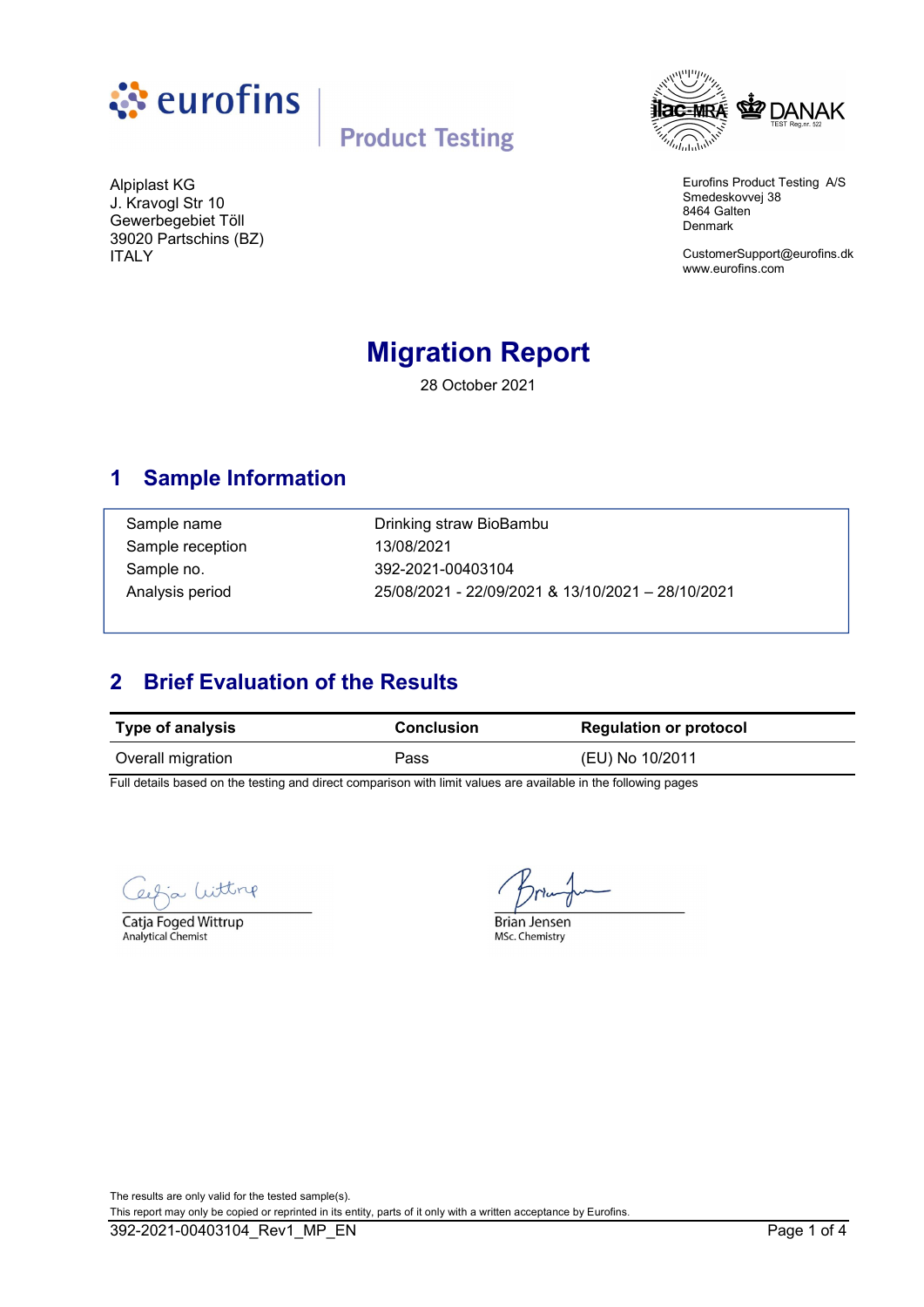

# **Product Testing**



# **3 Applied Test Methods**

#### **3.1 General Test References**

| <b>Method</b>         | <b>Parameter</b>                                                   | Analysis principle                                      | <b>LOD</b>             | $Um(\%)$ |
|-----------------------|--------------------------------------------------------------------|---------------------------------------------------------|------------------------|----------|
| NMKL 86¤ <sup>1</sup> | Aerobic Plate Count 30°C                                           | E-Cultural technique<br>(non-chromogenic media)         | $10$ cfu/g             |          |
| NMKL 98¤ <sup>1</sup> | E-Cultural technique<br>Yeasts & Moulds<br>(non-chromogenic media) |                                                         | $10 \text{ cfu/q}$     |          |
| EN 1186-3:2002        | Preparation for migration                                          | Exposure to 3% acetic acid by total<br><i>immersion</i> |                        |          |
| EN 1186-1:2002        | Overall migration into 3% acetic acid                              | Gravimetry                                              | 1 mg/dm <sup>2</sup>   | 20%      |
| EN 1186-3:2002        | Preparation for migration                                          | Exposure to 50% ethanol by total<br>immersion           |                        |          |
| EN 1186-1:2002        | Overall migration into 50% ethanol                                 | Gravimetry                                              | 1 mg/dm <sup>2</sup>   | 20%      |
| EN 1186-3:2002        | Preparation for migration                                          | Exposure to demineralised water by<br>total immersion   |                        |          |
| EN 1186-1:2002        | Overall migration into water                                       | Gravimetry                                              | 1 mg/dm <sup>2</sup>   | 20%      |
| EN 1186-2:2002        | Preparation for migration                                          | Exposure to olive oil by total immersion                |                        |          |
| EN 1186-1:2002        | Overall migration into olive oil                                   | Gravimetry                                              | $2$ mg/dm <sup>2</sup> | 30%      |

#### **3.2 Test Conditions**

| <b>Simulant</b>     | <b>Technique</b> | Area exposed   | Volume<br>(Simulant) | <b>Migration Conditions</b> |
|---------------------|------------------|----------------|----------------------|-----------------------------|
|                     |                  | $\text{[dm}^2$ | [ML]                 |                             |
| Demineralised water | Immersion        | 2.1            | 100                  | 1 Hours at 70°C             |
| Demineralised water | Immersion        | 2.1            | 100                  | 24 Hours at $40^{\circ}$ C  |
| 3% acetic acid      | Immersion        | 2.1            | 100                  | 1 Hours at 40°C             |
| 50% ethanol         | Immersion        | 2.1            | 100                  | 1 Hours at 40°C             |
| Olive oil           | Immersion        | 2.0            | 100                  | 24 Hours at 40°C            |

1

- 
- 

<sup>1</sup> Eurofins Steins Laboratorium A/S : DS EN ISO/IEC 17025 DANAK 222

<sup>\*:</sup> Not accredited ¤: Internal test method

<sup>&</sup>lt;: Less than n.d: Not detected >: Greater than new state of the number of the number of the number of the number of the number of the number of the number of the number of the number of the number of the number of the number of the number of the number

LOD: Limit of detection LOQ: Limit of quantification

Um(%): The expanded uncertainty Um(%) equals 2 x RSD%. For further information please visit <www.eurofins.dk/uncertainty> The results are only valid for the tested sample(s).

This report may only be copied or reprinted in its entity, parts of it only with a written acceptance by Eurofins.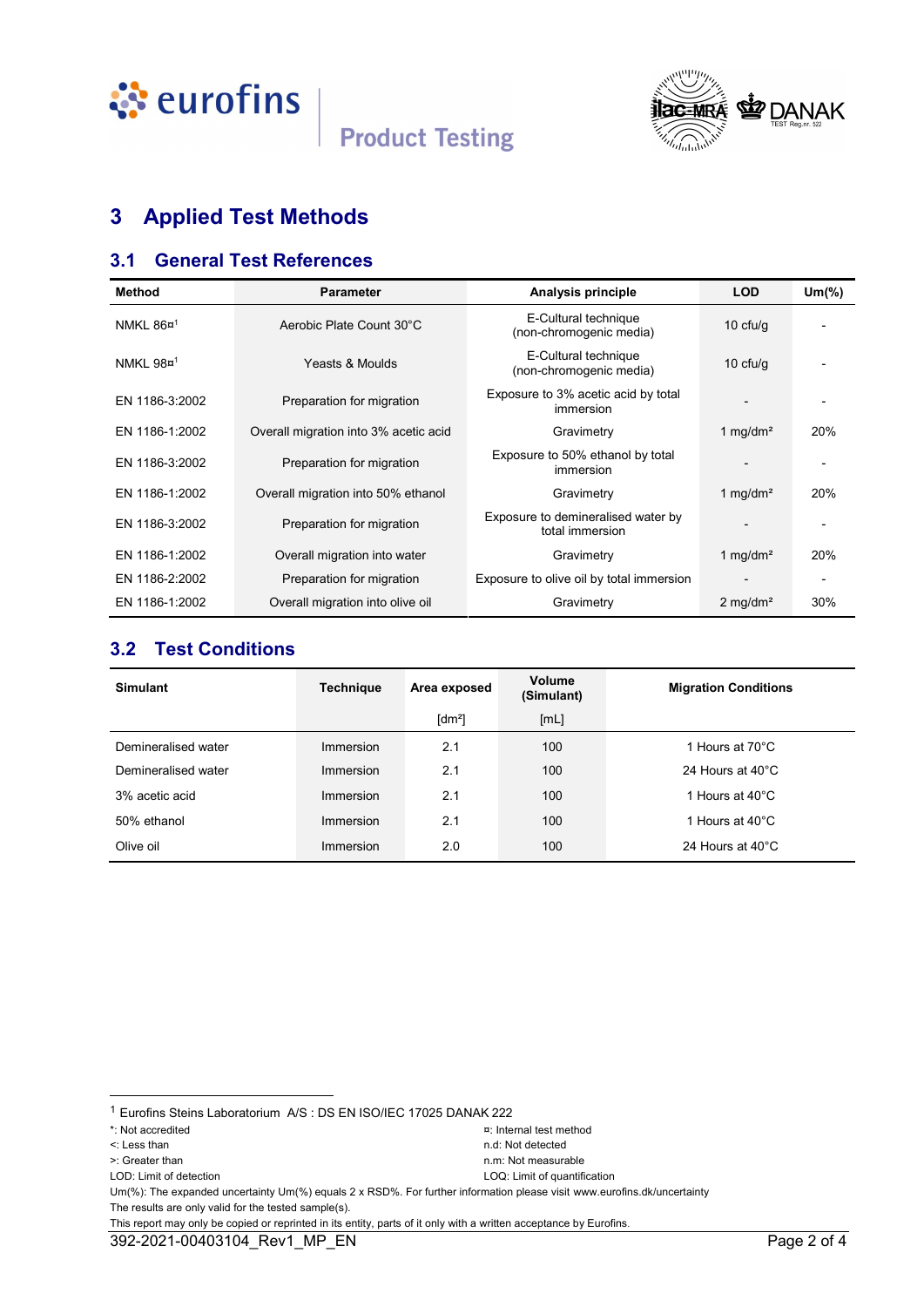





#### **4 Results**

#### **4.1 Overall migration**

| <b>Simulant</b>                        | <b>Single determinations</b>   |                       |                       | Average               | <b>OML</b> value      |
|----------------------------------------|--------------------------------|-----------------------|-----------------------|-----------------------|-----------------------|
|                                        | $\left[\frac{mq}{dm^2}\right]$ | [mq/dm <sup>2</sup> ] | [mg/dm <sup>2</sup> ] | [mg/dm <sup>2</sup> ] | [mg/dm <sup>2</sup> ] |
| 3% acetic acid                         | 5.5                            | 4.7                   | 5.7                   | 5.3                   | 10                    |
| 50% ethanol                            | 4.4                            | 4.0                   | 4.3                   | 4.3                   | 10                    |
| Demineralised water - 1 hour at 70°C   | 5.4                            | 4.6                   | 4.9                   | 5.0                   | 10                    |
| Demineralised water - 24 hours at 40°C | 5.6                            | 5.9                   | 5.9                   | 5.8                   | 10                    |
| Olive oil                              | 4.5                            | 4.0                   | 4.5                   | 4.3                   | 10                    |

#### **4.2 Microbial Analysis**

| <b>Parameter</b>           | <b>Result</b> |  |  |
|----------------------------|---------------|--|--|
|                            | [ctu/g]       |  |  |
| Aerobic Plate Count 30°C   | < 10          |  |  |
| <b>Yeasts &amp; Moulds</b> | < 10          |  |  |

#### **5 Summary and Evaluation of the Results**

The results for overall migration **are below** the threshold value of 10 mg/dm².

Consequently, the product tested **complies** with the requirements in Commission Regulation (EU) No 10/2011 with amendments up to and including Commission Regulation (EU) 2020/1245 on plastic materials and articles intended to come into contact with food for the above mentioned test conditions.

#### **5.1 Decision Rules**

Eurofins Product Testing A/S, declare statement of conformity based on the "Binary Statement for Simple Acceptance Rule" described in ILAC's "Guidelines on decision Rules and Statements of Conformity" ILAC-G8:09/2019.

This means that results above the detection limit are always reported with two significant digits. Results are evaluated with the same number of significant digits as the corresponding limit values, and conformity is based on results being less than or equal to limit values.

For further information please visit <www.eurofins.dk/product-testing/om-os/beslutningsregler/>

\*: Not accredited ¤: Internal test method <: Less than n.d: Not detected >: Greater than n.m: Not measurable LOD: Limit of detection LOQ: Limit of quantification Um(%): The expanded uncertainty Um(%) equals 2 x RSD%. For further information please visit <www.eurofins.dk/uncertainty> The results are only valid for the tested sample(s). This report may only be copied or reprinted in its entity, parts of it only with a written acceptance by Eurofins.